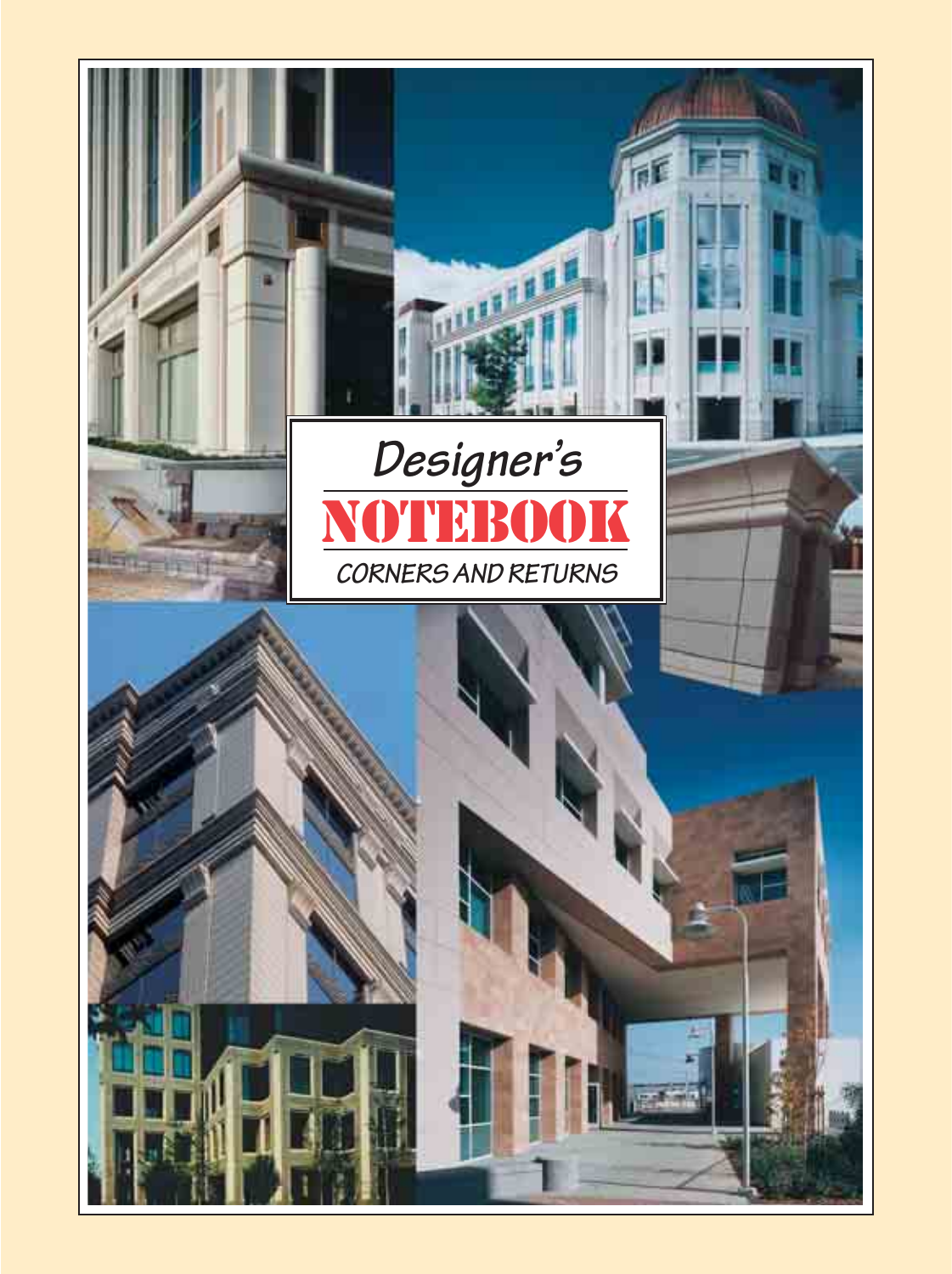## **Corners And Returns Create Design Challenges — Article VII**

*PCI's Architectural Precast Concrete Services Committee explains that designing corner details requires special attention to optimize appearance, jointing and economy*

Each project requires special attention to the design and detailing of its corners to create the optimum appearance, jointing and economy. For this reason, corner detailing should be decided early. Economy results when the building elevations are designed from the corners inward, using typical panels, thus avoiding specially sized end or corner pieces.

All edges of precast concrete units should be designed with a reasonable radius or chamfer, rather than leaving sharp corners. This is particularly important where the panels are close to pedestrian or vehicular traffic. When the edge is sharp, only fine aggregate collects in these locations, and this weakens the edge. Voids also occur due to the interference of larger aggregate. Sharp corners chip easily, both during handling and during service on the finished building. For typical edge details, see Fig. 1.

The size of the edge's radius should be discussed with the precaster. Determining the optimum size depends on the selected aggregate size, mold materials and production techniques. A 3/16- or 5/16 inch minimum radius should be satisfactory for smooth concrete or a light textured surface. A 1/4- or 5/16-inch rounded edge should be satisfactory for an exposed-aggregate finish with a maximum aggregate size of 1/2 inch. Above that aggregate size, the edge must be progressively more rounded.

#### **Miters Must Be Cut Off**

Concrete at mitered corners cannot be cast to a sharp 45-degree point because of the size of the aggregates. Therefore, this edge must have a cut-off or quirk. Fig. 2 shows the recommended size of the quirk return for different panel joint sizes. The size of the quirk return should never be less than 3/4 inch nor less than 1.5 times the maximum size of the aggregate used in the concrete mix. Normally a 3/4- to 1-1/2-inch quirk will read as a well-defined vertical edge on the corner of the building.

## **Returns In Relation To Finishes**

The precast concrete unit's finish should be considered before its shape is finalized. Many finishes cannot be achieved with equal visual quality on all faces of the unit.

The reasons encompass factors such as mix proportions, variable depths (and pressures) of concrete, and small differences in consolidation techniques, particularly in the case of intricate shapes with complex flow of concrete. The effect of gravity during consolidation forces the large aggregates to the bottom and the smaller aggregates, plus the sand and cement content, upwards. Consequently, the down-face in the mold nearly always will be more uniform and denser than the returns or upper radius of curved panels.

Consolidation of concrete results in a more or less uniform orientation of the aggregate, with the flat, long portion horizontal to the bottom of the mold. On returns and on the upper radius of curved panels, the sharp angular points of the aggregate will show upon exposure. This can give returns greater than 12 inches a finished texture distinctly different from that of the down-face, as shown in Fig. 3.

Corner treatments, such as 12-inch corner returns, usually influence all corner pieces for the project. See Fig. 4 for typical corner and return details.

With deep returns, a more uniform finish is obtained with a retarded, exposed-aggregate finish. When an exposed-aggregate finish is specified, concrete mixes with aggregates that are reasonably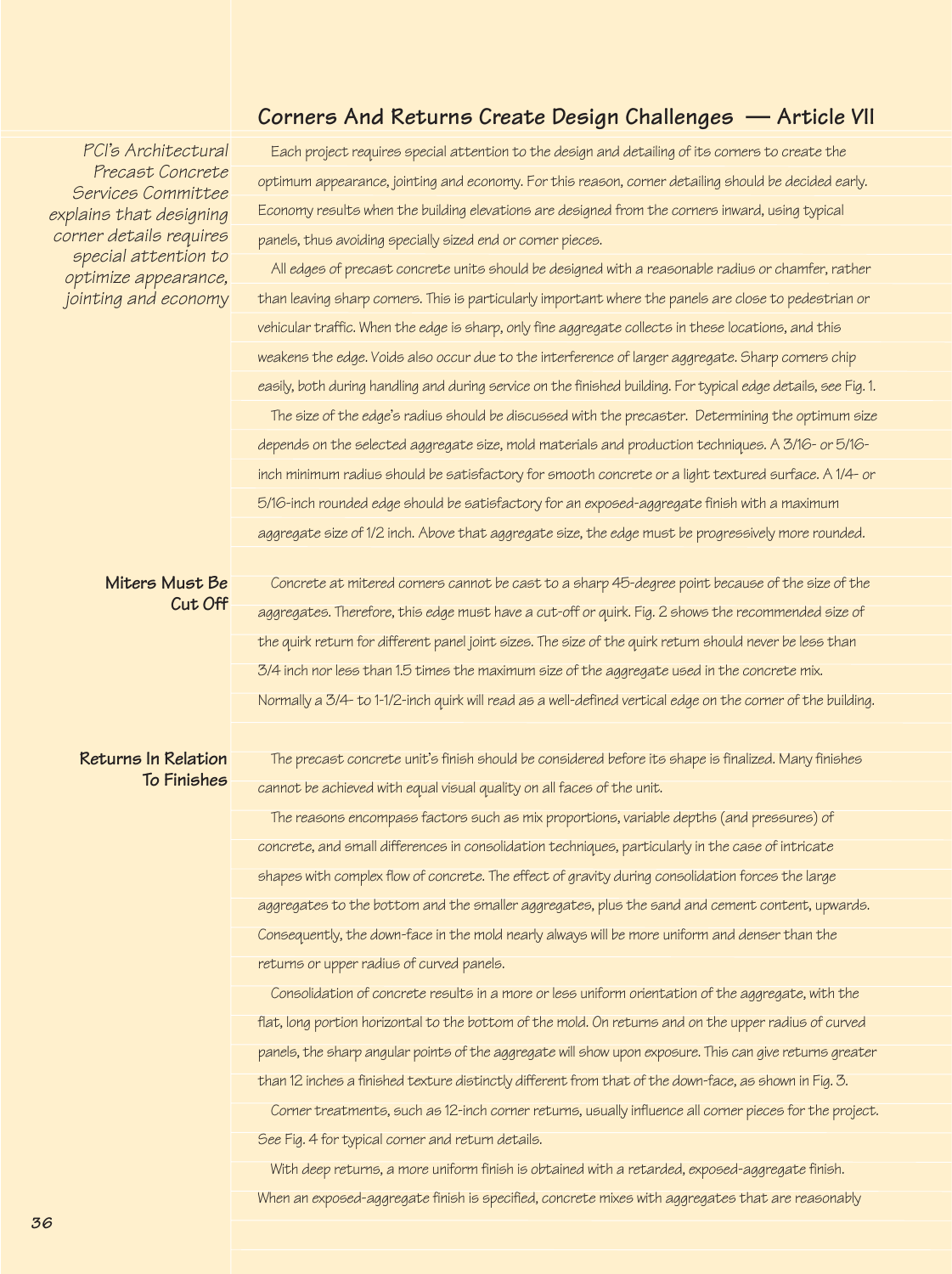

## **Fig. 2 Quirk Miter Dimensions**













#### **Fig. 4 Typical Corner And Return Details**





included on adjacent panel

return: A projection that is 90 deg. to or splayed from main face or plane of view

**Fig. 7 Column Covers With Returns**



## **Fig. 8 Corner - Return Molds**

Very little form expense

 $\overline{\mathbf{c}}$ 

 $3/4$ 3/4

 $3/4$ 

 $\frac{3}{4}$ 

1

 $\blacksquare$ 

 $\overline{1}$ 



monolithic return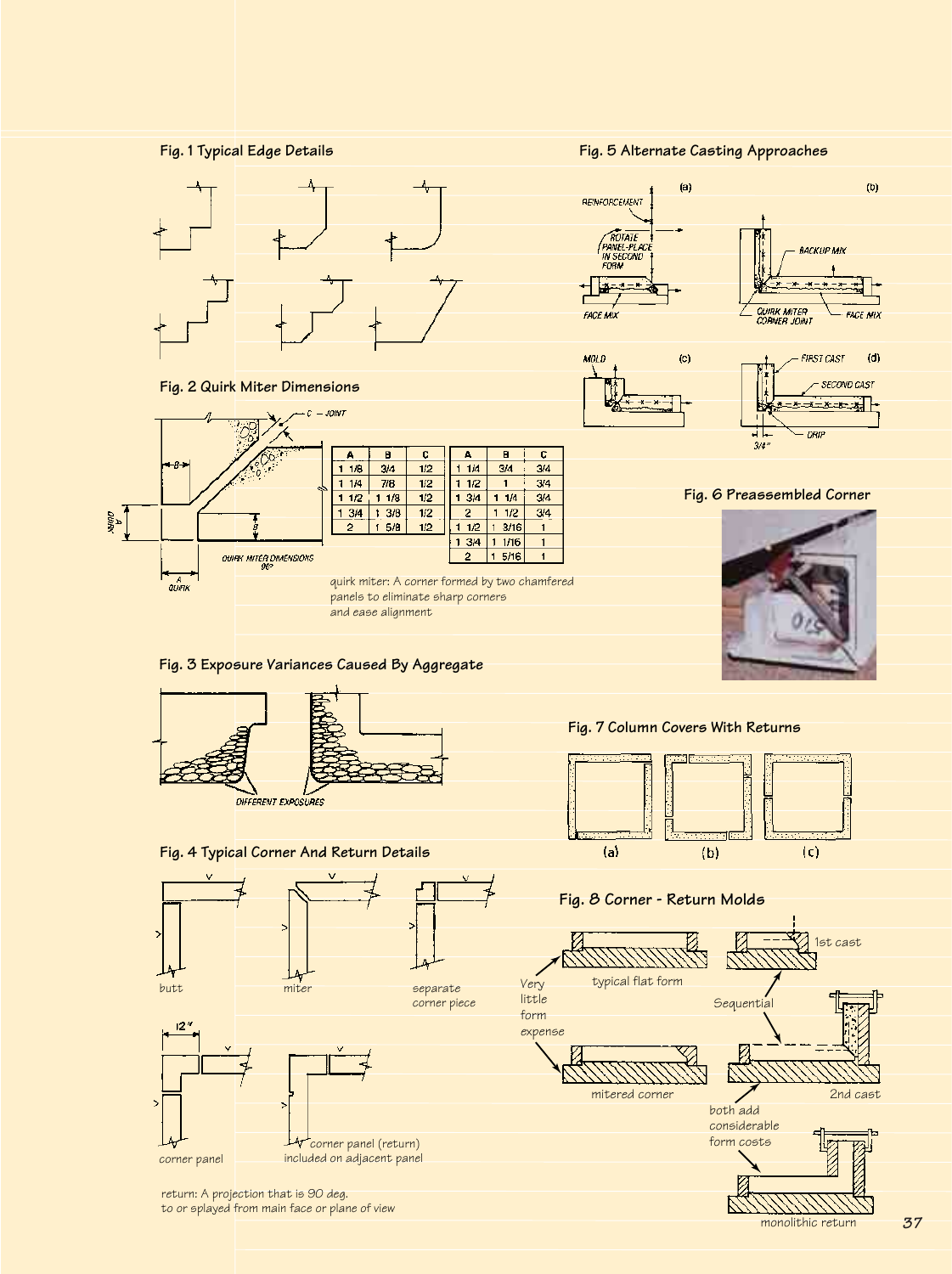spherical or cubical should be chosen to minimize differences between down-faces and returns. For panels with large returns, or other situations where variations in appearance must be minimized, the two-stage or sequential production technique should be used, if feasible. Otherwise, concrete mixes should have a continuous graded coarse aggregate and ASTM C33 sand. Exposure of aggregates should be medium to deep with minimal color differences between mix ingredients.

## **Two Stage Or Sequential Returns**

Panels with large or steep returns (such as channel column covers and some spandrels) may be cast in separate pieces in order to achieve matching, high-quality finishes on all exposed faces and then joined with dry joints, as shown in Fig. 5. This method of casting enables all faces to be cast face-down with the same aggregate orientation and concrete density using conventional precast concrete forming methods. Also, a combination of face mix and backup mix can be used, rather than 100 percent face mix.

If this is the indicated production method, attention should be paid to suitable corner details and reinforcement at the dry joints. Although the dry joint may not show with certain mixes and textures, a groove or quirk should be used to mask the joint. Where desired, the joint can be recessed deeply enough to allow installation of a small backer rod and placement of a 1/4-inch bead of joint sealant, as shown in Fig. 5c.

#### **Corner Panels With Returns**

An alternate to mitering is the use of a separate corner panel to add interest to the façade, see Fig. 4. Special corner pieces can be cast by using modified standard unit molds, which is part of the master mold concept. If the size of the project or the available time constraints warrant multiple molds, a separate corner mold is recommended.

Corner molds are generally small and simple. On a high-rise building, the cost of a small corner mold and the handling of an extra piece may offset the modification costs of the master mold and/or be justified by the additional flexibility in erection tolerances. Separate corners also may be advantageous in providing similar orientation of corner surfaces for matching finishes. Or the corner pieces may economically be designed and produced as part of one of the adjacent typical panels.

Some precasters occasionally choose to preassemble corner pieces at the plant. This procedure can be both efficient (eliminating alignment problems) and economical. Fig. 6 shows an example of such an assembly done in a jig in the precaster's yard.

Fig. 7 displays some of the various shapes of column covers that can be made with butt or mitered joints, including (a) two L-shaped units, (b) four L-shaped units, and (c) two U-shaped units. There are, of course, many other combinations that can be used to accommodate isolated columns, corner columns and columns in walls.

Sequential and monolithic corner (return) molds are both more costly than mitered molds, see Fig. 8. A separate corner panel often requires an additional mold.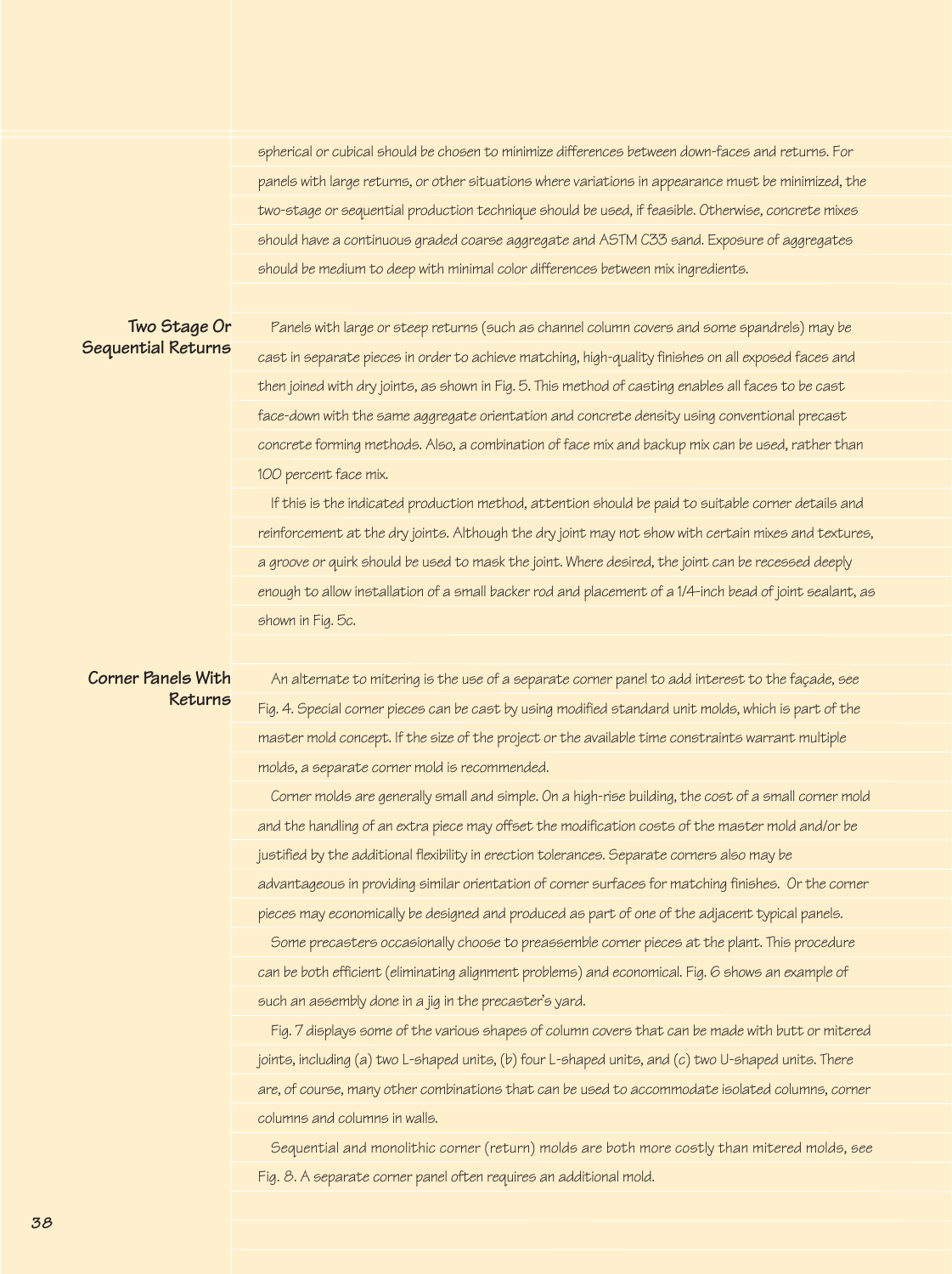# **A Design Approach To Corners**

*Donald J. Benz, senior associate/technical resources manager for Thompson, Ventulett, Stainback & Associates in Atlanta, presents his tips for creating corners and returns in precast concrete* 

Architectural precast concrete has been a mainstay in the palette of building design materials used at Thompson, Ventulett, Stainback & Associates for the past 30 years. During this period, several consistent approaches to detailing corners have evolved. How the precast is being used and the type of panel that is turning the corner determines how the building corners and major component edges will be designed.

Flat panels, used either to visually define the dimensioned mass of building-block elements or to create flat or curvilinear planar surfaces, are treated differently than panels with heavily articulated horizontal treatment using deep relief reveals or profiles. Visual focus at the corners often is part of a design approach where the wall plane is stopped or interrupted at the building corner or the corner is emphasized to define the building form.

Quirk miter corners, cast channel shapes with returns and two-stage precasting all have achieved the desired result, often with modifications contributed by the precaster that benefit both the finished design and the budget.

**Articulating Thickness At The Corner**

Providing a visible expression of the building panel or unit width as it turns the corner gives substance and thickness definition to the material. A deeper quirk return, in the range of 3 inches, offers an economical way to create a discernable thickness in the material as it turns the corner. This is shown in Fig. 1. A similar exaggerated quirk is used in Fig. 8 for both a return dimension and emphasis on the corner.



*Fig. 1: The heavily rusticated panels used on 1335 Windward Concourse in Atlanta are thickened flat panels with exaggerated 3-inch quirks at the corners to create a return back into the interior of the building, giving it a perceived dimension.* 

When the panel thickness itself is to be expressed, a butt joint around the corner at the back of the panel is sufficient without a return. In Figs. 2 and 3, shallow and deep returns, respectively, are used to indicate a building-block element thickness greater than the actual depth of the precast panel.



*Fig. 2: On Chicago's McCormick Place Expansion project, one-piece channelshaped covers with relatively shallow returns were used to imply a thickness somewhat more than the actual panel thickness. In this case, wellexecuted "sharp" corners in the casting add to the solid appearance.* 



*Fig. 3: Two-stage cast covers with deep returns were used for the solid-block treatments of piers at the Merrill Lynch Campus in Denver. The two-stage precasting allows a unique cast-in surface texture to be carried around the corners of the blocks to a much deeper dimension. Minimal corner dry joints without quirks complete the appearance of a solid unit.*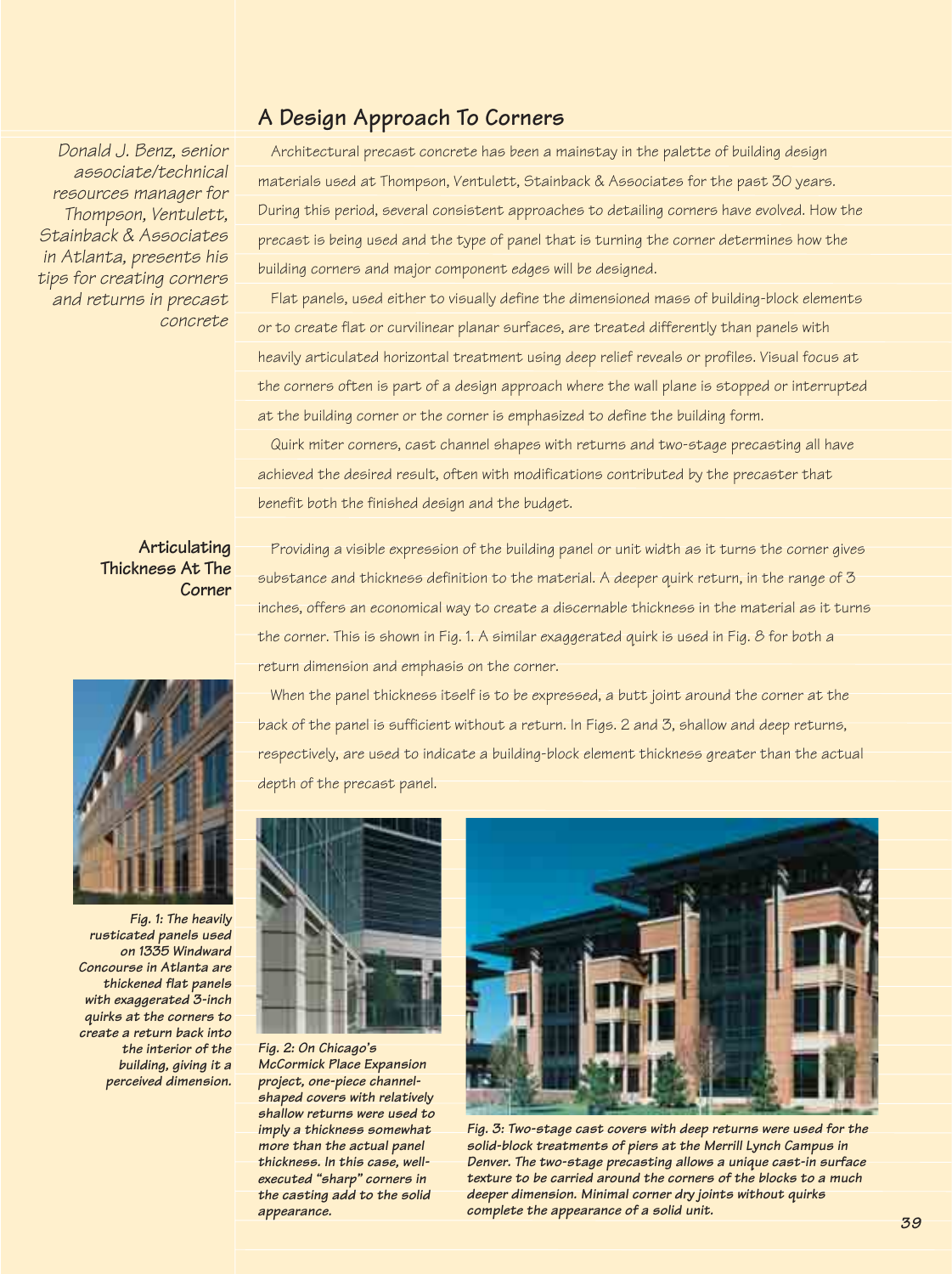## **The Wall Plane Turning The Corner**



*Fig. 4: This flat wall plane on the 55 Farmington building in Hartford, Conn., changes direction without corner articulation by using a shallow angle return for single casting and placing the joints at the back angles where they are de-emphasized. The shallow corner angle allows a solid cast edge.* 

When the wall surface is treated as a planar surface, smooth or articulated, the goal usually is to make the transition around the corner as smooth and continuous as possible. This often involves moving the joint from the prominence of a corner location, especially with smooth panel faces. Figs. 4, 5 and 6 illustrate situations where a solid-appearing corner is preferred. This allows the smooth surface to carry around the corner uninterrupted and without calling attention to the corner.





*Fig. 5: The returns on these column enclosures at the McCormick Place Expansion project in Chicago aren't intended to imply a material thickness of panels or blocks but to provide a planar wrap of the surfaces forming the corner. The joint is located at the pier's center to provide a linear continuation of the element above the pier.*

*Fig. 6: (left) In the smaller-scale detail provided at the ADP Building, Atlanta, a two-stage casting and dry-joint corner provide an abrupt but continuous return of the plane of the curvilinear sweep to the building face.*

On the other hand, horizontal spandrel panels with deep rustication, or a contained sculptured profile, such as that shown in Fig. 7, require a miter to carry that panel profile accurately around the corner.

*Fig. 7: The minimal quirk miter corner in the spandrel panels at the Metropolitan Life Building in Atlanta provides an uninterrupted planer return of the profiled wall-panel surface without corner articulation. A twostage casting at the cornice provides a similar planer wrap around the top. These sharp corners at the top emphasize the building corner's larger-scale articulation. Details closer to pedestrians use the quirk corner for more finished detail.*